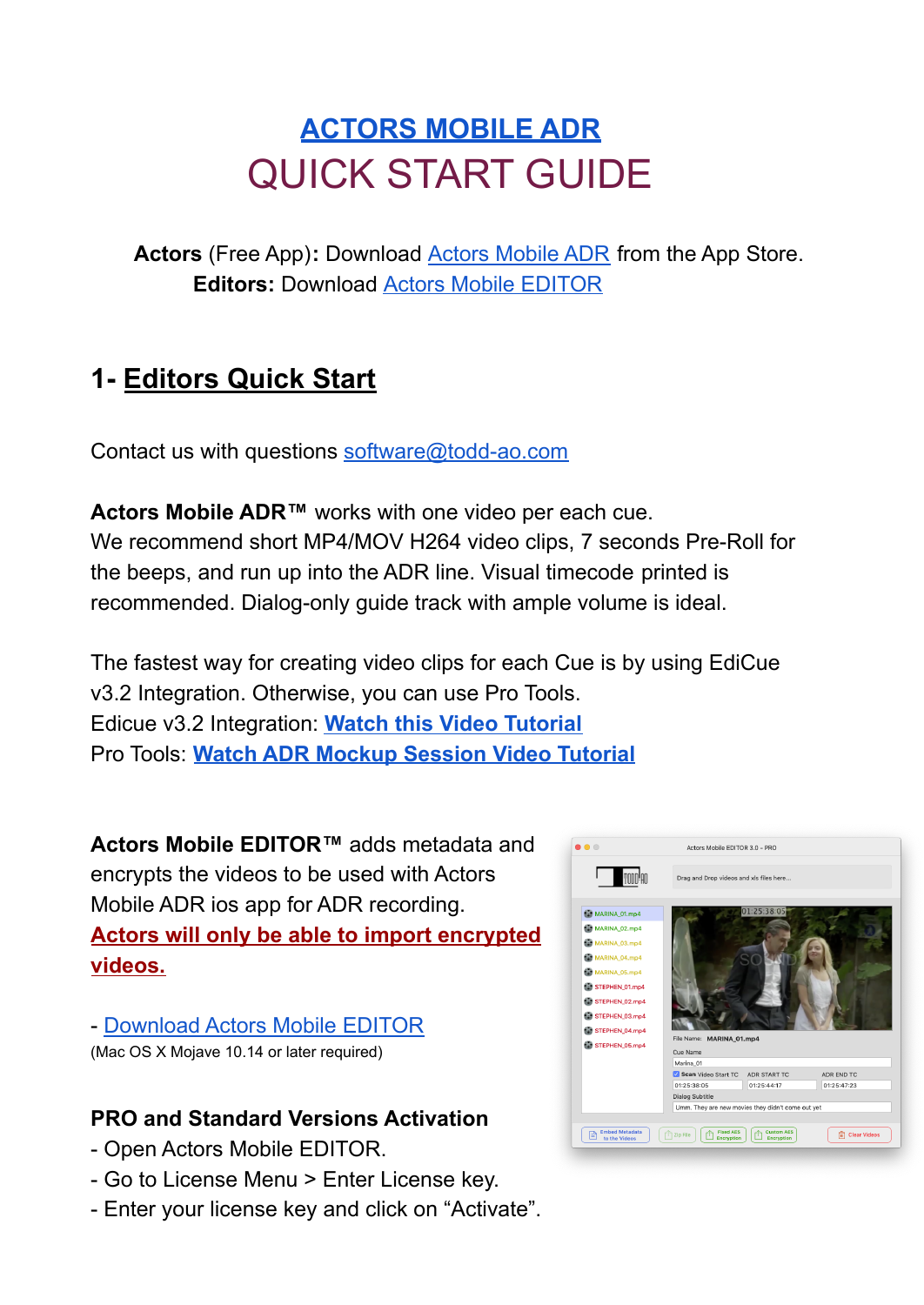#### **Actors Mobile EDITOR PRO Workflow**

**1.** Drag and Drop the MP4/MOV videos and the XLS file(s) into the Actors Mobile EDITOR. **CUE NAMES IN THE XLS MUST MATCH VIDEO FILE NAMES**

**2.** Make sure every video has full metadata entered before embedding.

**3.** Click "Embed Metadata".

**4.** Select the group of clips corresponding to each character and click Custom (with Password) or Fixed AES Encryption to encrypt and export the zip file(s) to the source folder.

**5.** Send the zip file(s) to the Actor via the Mac OS Mail app (up to 5GB attachments). Other options are GDrive Links, Telegram, TamTam Messenger, etc. **[Sending Videos with Mail Drop - Video](https://www.youtube.com/watch?v=GPX_0lDqato) Tutorial**

#### **Actors Mobile EDITOR Standard Workflow**

- **1.** Drag and Drop the MP4/MOV videos into Actors Mobile EDITOR.
- **2.** Copy and paste the metadata from the Cue sheets for each video.
- **3.** Select All videos in the list > Right-click > Scan Video Start TC.
- **4.** Make sure all videos have complete metadata.
- **5.** Click "Embed Metadata".

**6.** Select the group of clips corresponding to each character and click Fixed AES Encryption to encrypt and export the zip file(s) to the source folder.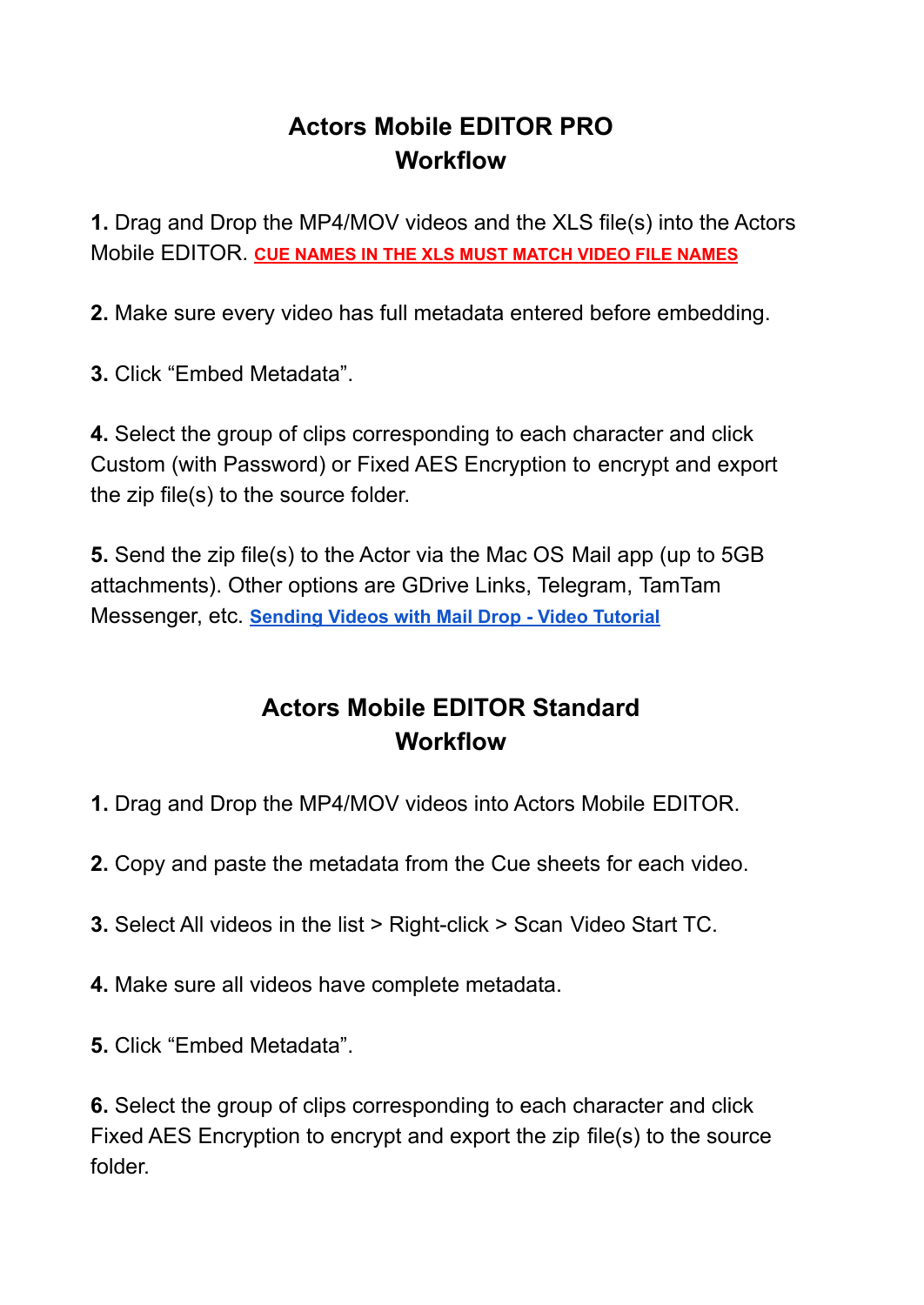**7.** Send the zip file(s) to the Actor via the Mac OS Mail app (up to 5GB attachments). Other options are GDrive Links, Telegram, TamTam Messenger, etc. **[Sending Videos with Mail Drop - Video](https://www.youtube.com/watch?v=GPX_0lDqato) Tutorial**

# **3- Actors Quick Start**

Contact us with questions [software@todd-ao.com](mailto:software@todd-ao.com)

Plugin the Rode Microphone to the Lightning Port on the iPhone/iPad Plugin in the headphones on the back of the Rode Microphone

- Find the .zip file the Editor sent, and click on it.
- Press the  $\begin{bmatrix} 1 \end{bmatrix}$  button, swipe to the left, and click on
- Scroll down and click on  $\Box$  Copy to Mobile ADR

*(In case you are running Actors Mobile ADR on the new iOS 14 version, you need to tap and hold Mobile ADR Icon and the select "Open in app" option. [Check](https://youtu.be/UMP52KmqVNY) video)*

More

- Enter the password (ONLY for password-protected files.)
- Your first video will appear on the screen, swipe left for the next video.
- Tap to open the Library and see all videos. *(Each video corresponds to each ADR line to record)*
- Tap  $\sim$  to Preview. Three beeps will play before the ADR Start, along with a Wipe bar. The ADR line is shown as a Subtitle.
- Tap  $\left( \bullet \right)$  to Record. Tap Record again to record a second take.